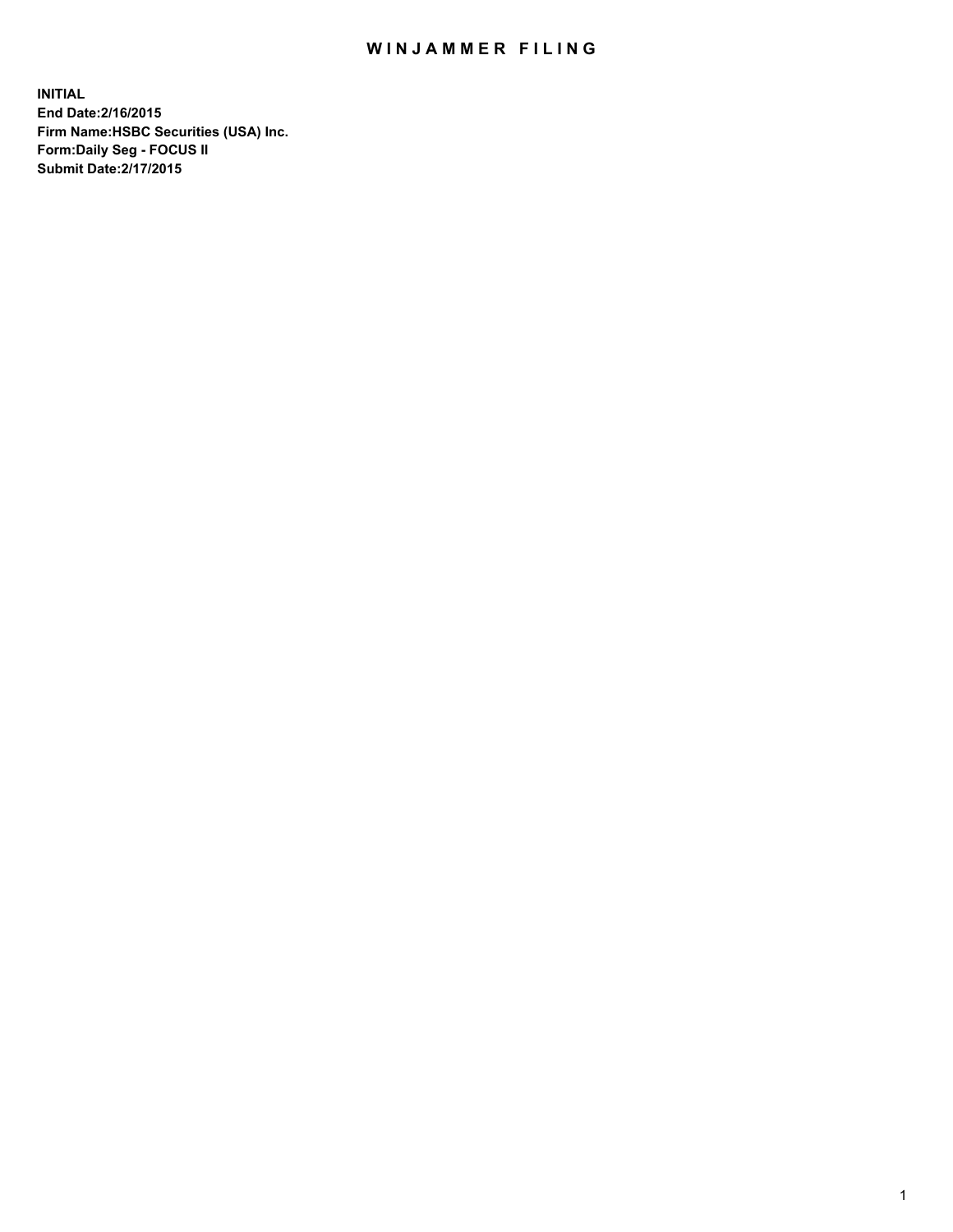## **INITIAL End Date:2/16/2015 Firm Name:HSBC Securities (USA) Inc. Form:Daily Seg - FOCUS II Submit Date:2/17/2015 Daily Segregation - Cover Page**

| Name of Company<br><b>Contact Name</b><br><b>Contact Phone Number</b><br><b>Contact Email Address</b>                                                                                                                                                                                                                         | <b>HSBC Securities (USA) Inc.</b><br>Steven richardson<br>212-525-6445<br>steven.richardson@us.hsbc.com |
|-------------------------------------------------------------------------------------------------------------------------------------------------------------------------------------------------------------------------------------------------------------------------------------------------------------------------------|---------------------------------------------------------------------------------------------------------|
| FCM's Customer Segregated Funds Residual Interest Target (choose one):<br>a. Minimum dollar amount: ; or<br>b. Minimum percentage of customer segregated funds required:%; or<br>c. Dollar amount range between: and; or<br>d. Percentage range of customer segregated funds required between:% and%.                         | 50,000,000<br>00<br>0 <sub>0</sub>                                                                      |
| FCM's Customer Secured Amount Funds Residual Interest Target (choose one):<br>a. Minimum dollar amount: ; or<br>b. Minimum percentage of customer secured funds required:%; or<br>c. Dollar amount range between: and; or<br>d. Percentage range of customer secured funds required between:% and%.                           | 10,000,000<br>0 <sub>0</sub><br>00                                                                      |
| FCM's Cleared Swaps Customer Collateral Residual Interest Target (choose one):<br>a. Minimum dollar amount: ; or<br>b. Minimum percentage of cleared swaps customer collateral required:%; or<br>c. Dollar amount range between: and; or<br>d. Percentage range of cleared swaps customer collateral required between:% and%. | 30,000,000<br><u>00</u><br><u>00</u>                                                                    |

Attach supporting documents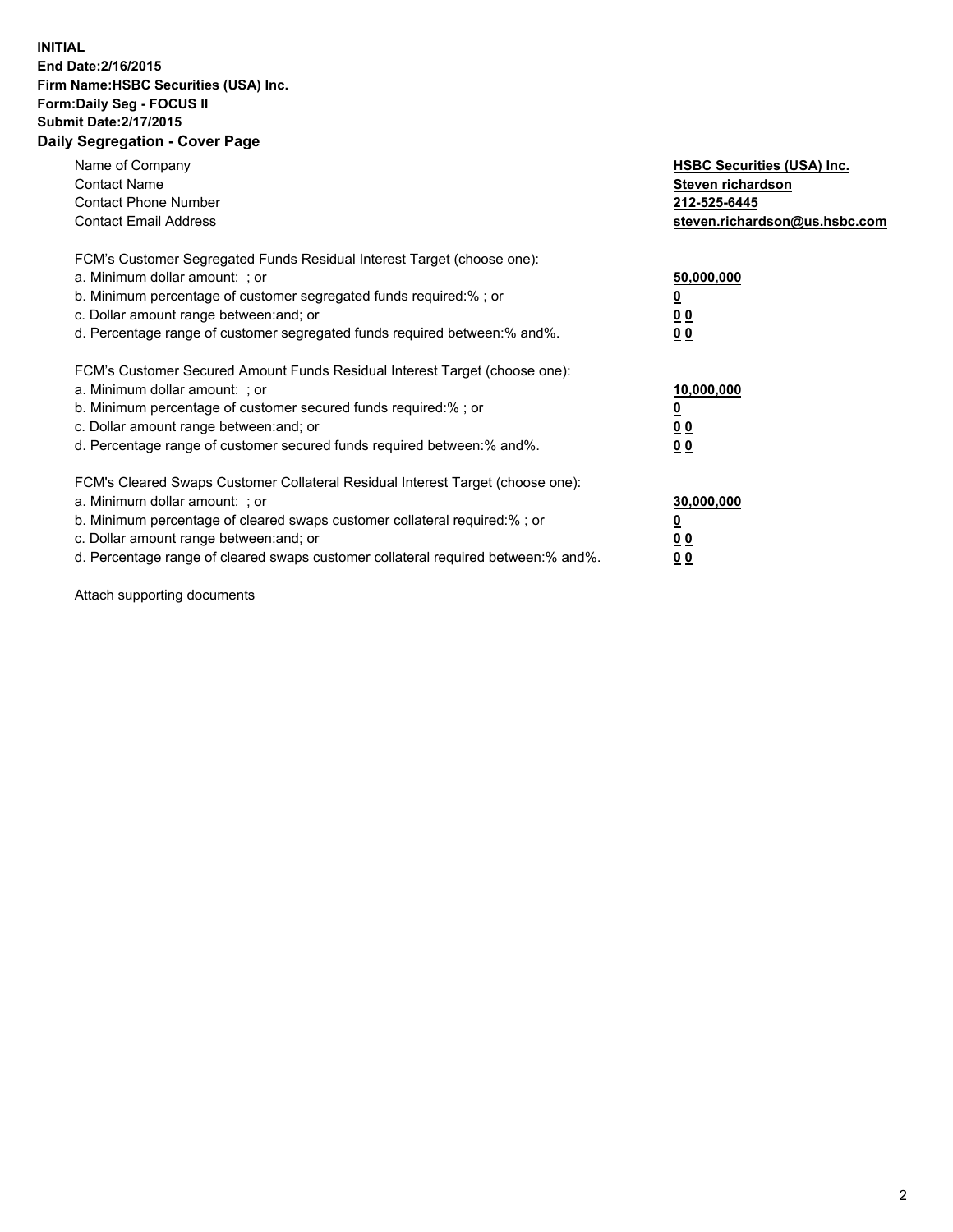**INITIAL End Date:2/16/2015 Firm Name:HSBC Securities (USA) Inc. Form:Daily Seg - FOCUS II Submit Date:2/17/2015 Daily Segregation - Secured Amounts**

Foreign Futures and Foreign Options Secured Amounts Amount required to be set aside pursuant to law, rule or regulation of a foreign government or a rule of a self-regulatory organization authorized thereunder **0** [7305] 1. Net ledger balance - Foreign Futures and Foreign Option Trading - All Customers A. Cash **71,885,836** [7315] B. Securities (at market) **33,686,992** [7317] 2. Net unrealized profit (loss) in open futures contracts traded on a foreign board of trade **54,425,195** [7325] 3. Exchange traded options a. Market value of open option contracts purchased on a foreign board of trade **0** [7335] b. Market value of open contracts granted (sold) on a foreign board of trade **0** [7337] 4. Net equity (deficit) (add lines 1. 2. and 3.) **159,998,023** [7345] 5. Account liquidating to a deficit and account with a debit balances - gross amount **497,431** [7351] Less: amount offset by customer owned securities **-496,888** [7352] **543** [7354] 6. Amount required to be set aside as the secured amount - Net Liquidating Equity Method (add lines 4 and 5) **159,998,566** [7355] 7. Greater of amount required to be set aside pursuant to foreign jurisdiction (above) or line 6. **159,998,566** [7360] FUNDS DEPOSITED IN SEPARATE REGULATION 30.7 ACCOUNTS 1. Cash in banks A. Banks located in the United States **49,232,154** [7500] B. Other banks qualified under Regulation 30.7 **0** [7520] **49,232,154** [7530] 2. Securities A. In safekeeping with banks located in the United States **0** [7540] B. In safekeeping with other banks qualified under Regulation 30.7 **0** [7560] **0** [7570] 3. Equities with registered futures commission merchants A. Cash **78,686,992** [7580] B. Securities **0** [7590] C. Unrealized gain (loss) on open futures contracts **0** [7600] D. Value of long option contracts **0** [7610] E. Value of short option contracts **0** [7615] **78,686,992** [7620] 4. Amounts held by clearing organizations of foreign boards of trade A. Cash **0** [7640] B. Securities **0** [7650] C. Amount due to (from) clearing organization - daily variation **0** [7660] D. Value of long option contracts **0** [7670] E. Value of short option contracts **0** [7675] **0** [7680] 5. Amounts held by members of foreign boards of trade A. Cash **26,054,068** [7700] B. Securities **0** [7710] C. Unrealized gain (loss) on open futures contracts **54,425,195** [7720] D. Value of long option contracts **0** [7730] E. Value of short option contracts **0** [7735] **80,479,263** [7740] 6. Amounts with other depositories designated by a foreign board of trade **0** [7760] 7. Segregated funds on hand **0** [7765] 8. Total funds in separate section 30.7 accounts **208,398,409** [7770] 9. Excess (deficiency) Set Aside for Secured Amount (subtract line 7 Secured Statement Page 1 from Line 8) **48,399,843** [7380] 10. Management Target Amount for Excess funds in separate section 30.7 accounts **32,691,508** [7780] 11. Excess (deficiency) funds in separate 30.7 accounts over (under) Management Target **15,708,335** [7785]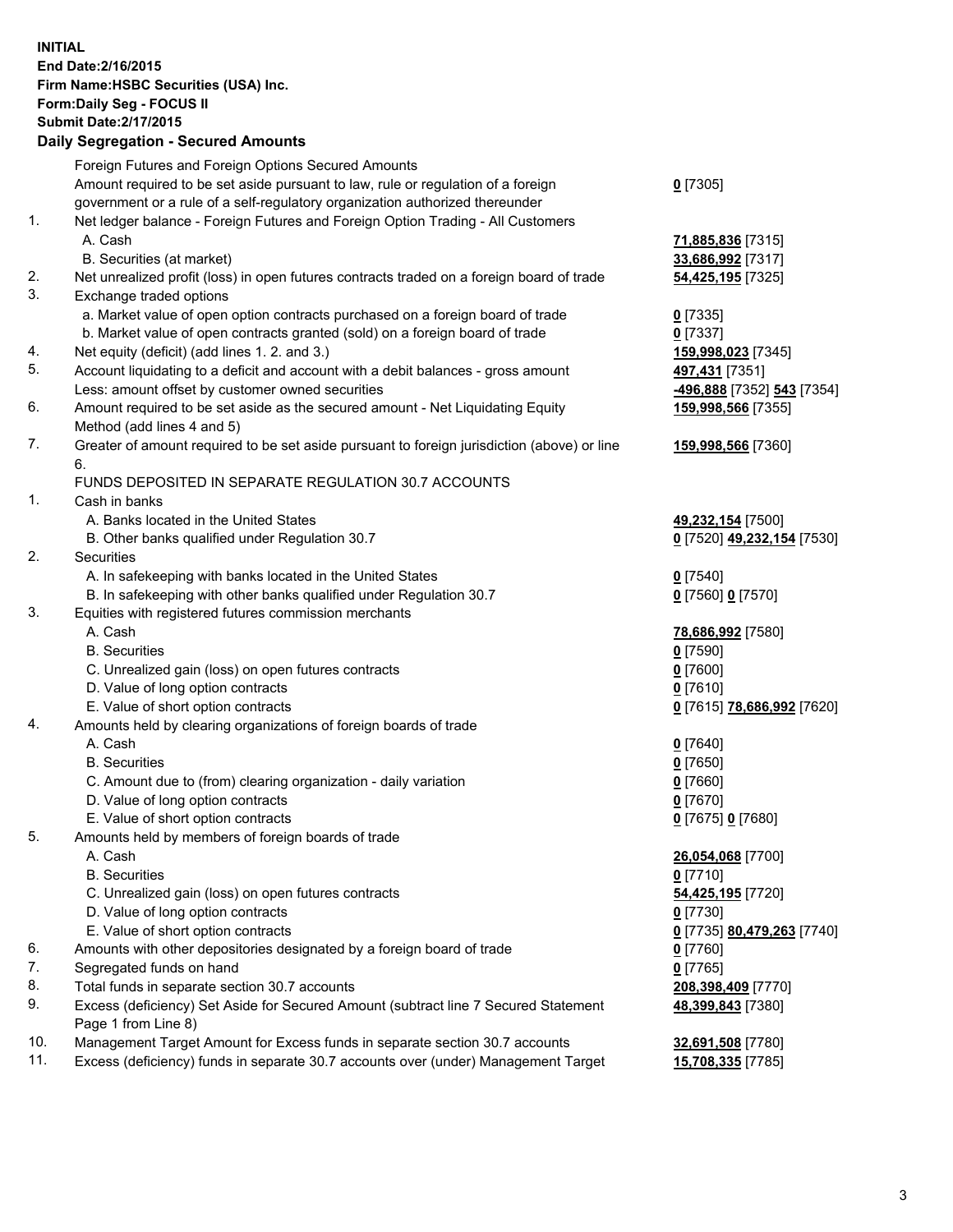| <b>INITIAL</b>                            |                                                                                     |                                        |  |  |
|-------------------------------------------|-------------------------------------------------------------------------------------|----------------------------------------|--|--|
| End Date: 2/16/2015                       |                                                                                     |                                        |  |  |
| Firm Name: HSBC Securities (USA) Inc.     |                                                                                     |                                        |  |  |
| Form: Daily Seg - FOCUS II                |                                                                                     |                                        |  |  |
| <b>Submit Date: 2/17/2015</b>             |                                                                                     |                                        |  |  |
| Daily Segregation - Segregation Statement |                                                                                     |                                        |  |  |
|                                           | SEGREGATION REQUIREMENTS(Section 4d(2) of the CEAct)                                |                                        |  |  |
| 1.                                        | Net ledger balance                                                                  |                                        |  |  |
|                                           | A. Cash                                                                             | 39,048,649 [7010]                      |  |  |
|                                           | B. Securities (at market)                                                           | 619,173,001 [7020]                     |  |  |
| 2.                                        | Net unrealized profit (loss) in open futures contracts traded on a contract market  | 448,875,862 [7030]                     |  |  |
| 3.                                        | Exchange traded options                                                             |                                        |  |  |
|                                           | A. Add market value of open option contracts purchased on a contract market         | 116,259,043 [7032]                     |  |  |
|                                           | B. Deduct market value of open option contracts granted (sold) on a contract market | -10,302,670 [7033]                     |  |  |
| 4.                                        | Net equity (deficit) (add lines 1, 2 and 3)                                         | 1,213,053,885 [7040]                   |  |  |
| 5.                                        | Accounts liquidating to a deficit and accounts with                                 |                                        |  |  |
|                                           | debit balances - gross amount                                                       | 2,887,879 [7045]                       |  |  |
|                                           | Less: amount offset by customer securities                                          | -2,887,691 [7047] 188 [7050]           |  |  |
| 6.                                        | Amount required to be segregated (add lines 4 and 5)                                | 1,213,054,073 [7060]                   |  |  |
|                                           | FUNDS IN SEGREGATED ACCOUNTS                                                        |                                        |  |  |
| 7.                                        | Deposited in segregated funds bank accounts                                         |                                        |  |  |
|                                           | A. Cash                                                                             | 13,431,894 [7070]                      |  |  |
|                                           | B. Securities representing investments of customers' funds (at market)              | $0$ [7080]                             |  |  |
|                                           | C. Securities held for particular customers or option customers in lieu of cash (at | 60,285,490 [7090]                      |  |  |
|                                           | market)                                                                             |                                        |  |  |
| 8.                                        | Margins on deposit with derivatives clearing organizations of contract markets      |                                        |  |  |
|                                           | A. Cash                                                                             | 241,687,818 [7100]                     |  |  |
|                                           | B. Securities representing investments of customers' funds (at market)              | 283,217,505 [7110]                     |  |  |
|                                           | C. Securities held for particular customers or option customers in lieu of cash (at | 558,887,511 [7120]                     |  |  |
|                                           | market)                                                                             |                                        |  |  |
| 9.                                        | Net settlement from (to) derivatives clearing organizations of contract markets     | 22,437,905 [7130]                      |  |  |
| 10.                                       | Exchange traded options                                                             |                                        |  |  |
|                                           | A. Value of open long option contracts                                              | 116,259,043 [7132]                     |  |  |
|                                           | B. Value of open short option contracts                                             | -10,302,670 [7133]                     |  |  |
| 11.                                       | Net equities with other FCMs                                                        |                                        |  |  |
|                                           | A. Net liquidating equity                                                           | 32,781,186 [7140]                      |  |  |
|                                           | B. Securities representing investments of customers' funds (at market)              | $0$ [7160]                             |  |  |
|                                           | C. Securities held for particular customers or option customers in lieu of cash (at | $0$ [7170]                             |  |  |
| 12.                                       | market)<br>Segregated funds on hand                                                 |                                        |  |  |
| 13.                                       | Total amount in segregation (add lines 7 through 12)                                | $0$ [7150]                             |  |  |
| 14.                                       | Excess (deficiency) funds in segregation (subtract line 6 from line 13)             | 1,318,685,682 [7180]                   |  |  |
| 15.                                       | Management Target Amount for Excess funds in segregation                            | 105,631,609 [7190]                     |  |  |
| 16.                                       | Excess (deficiency) funds in segregation over (under) Management Target Amount      | 50,000,000 [7194]<br>55,631,609 [7198] |  |  |
|                                           |                                                                                     |                                        |  |  |

Excess